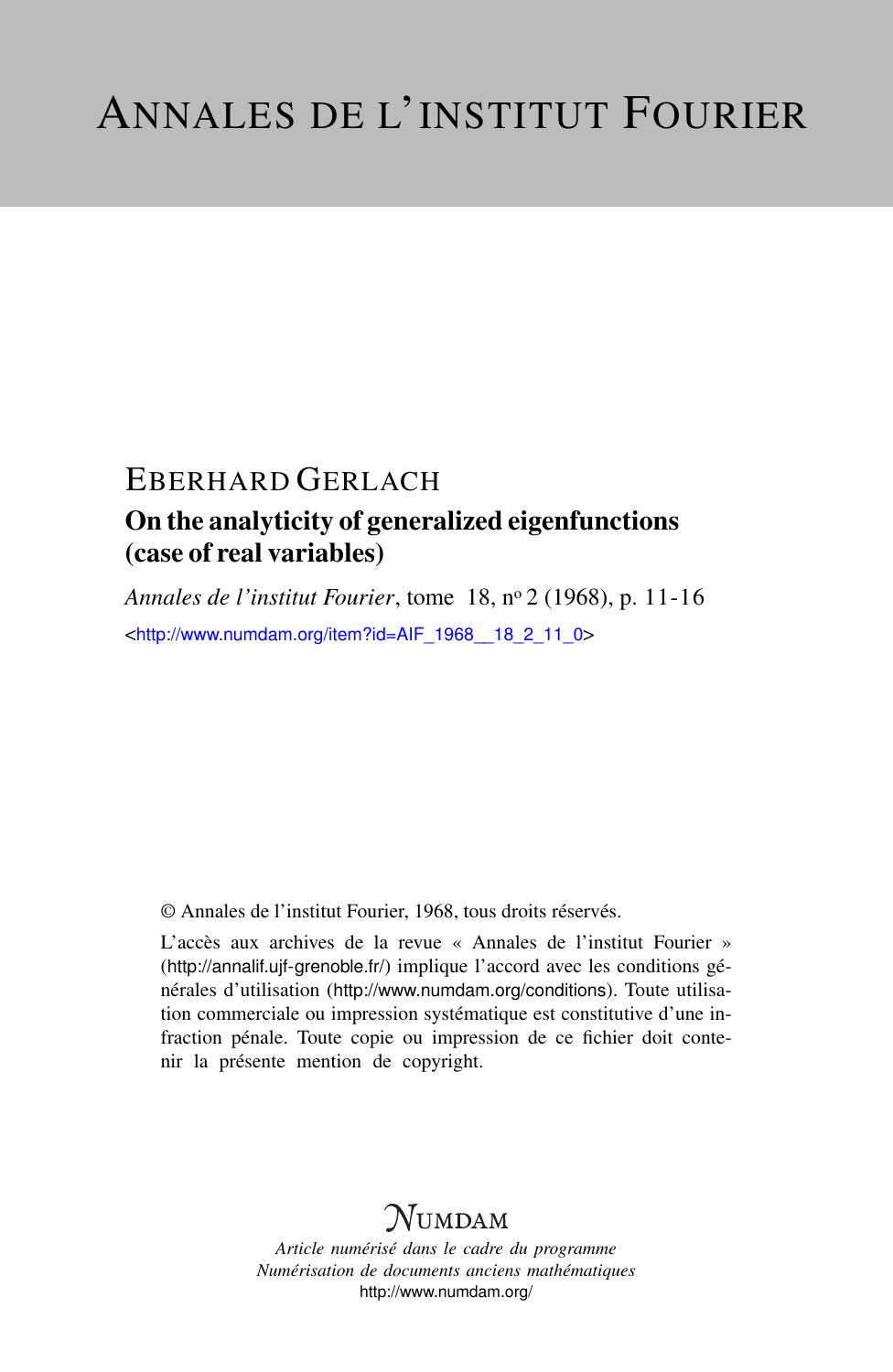### ON THE ANALYTICITY OF GENERALIZED EIGENFUNCTIONS (CASE OF REAL VARIABLES)

#### **by Eberhard GERLACH**

The present note is a direct continuation of Chapter in in our paper  $[1]$ ; its purpose is to extend the results on analyticity of the generalized eigenfunctions to the case of proper functional Hilbert spaces consisting of functions which are (real-) analytic in a domain in Euclidean space. We continue to use the notation and numbering from Chap. in in [1].

Our basic tool will be the following.

PROPOSITION 4. — *Let G be a domain in Euclidean space* **R",** *and S> a class of functions defined everywhere in* G *and analytic there, and suppose that these form a proper functional Banach space* {%, G}. *Then there exists a common domain* G *in complex space*  $C<sup>n</sup>$ , *containing* G, *to which all*  $f \in \mathcal{B}$  *can be extended analytically.*

*Proof.* – Since  $\{\Re, G\}$  is a p.f. Banach space, to every  $x \in G$  there is an  $L(x) \in \mathcal{B}'$  ( $\mathcal{B}'$  is the continuous dual of  $\mathcal{B}$ ) such that  $f(x) = \langle f, L(x) \rangle$ . This defines a function L from G into  $\mathcal{B}'$  which is weakly-\* real-analytic. It is wellknown that Banachspace-valued functions defined on a complex domain which are weakly or weakly-\* analytic are complex-analytic also in the strong topology. We shall show that L is strongly (real-) analytic; then it can be extended to a strongly analytic function  $\tilde{L}$  (still into  $\mathcal{B}'$ ) in some complex domain  $\tilde{G}$  containing G. Finally each  $f \in \mathcal{B}$ will be extended to an analytic function  $\tilde{f}$  on  $\tilde{G}$  by setting  $f(z)=\langle f, \tilde{L}(z)\rangle$  for  $z\in\tilde{G}$ .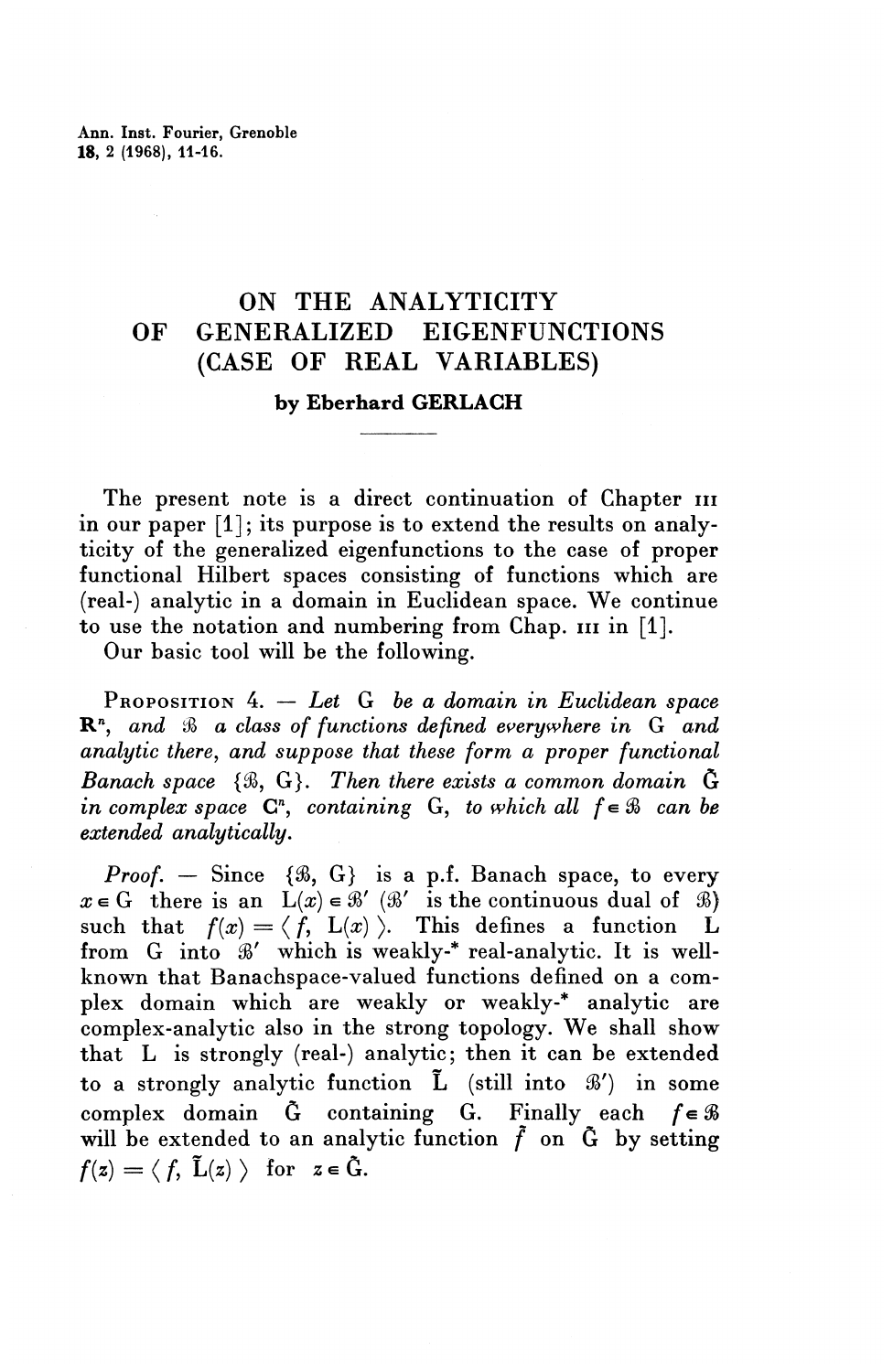Recall (cf. for instance [2]) that for any function *g* which is analytic in the fixed domain  $D \subset \mathbb{C}^1$  and for any compact  $K \subset D$ , there exists a finite number  $M(g; K)$  such that for any choice of  $\zeta$ ,  $\zeta + \alpha$ ,  $\zeta + \beta$  in K:

(6) 
$$
\left| \frac{1}{\alpha - \beta} \left\{ \frac{1}{\alpha} \left[ g(\zeta + \alpha) - g(\zeta) \right] - \frac{1}{\beta} \left[ g(\zeta + \beta) - g(\zeta) \right] \right\} \right| \le M(g; K).
$$

The same is true if instead of D one has a fixed open interval  $I \subset \mathbb{R}^1$ .

We shall establish existence of the strong derivatives  $\frac{\partial}{\partial x_i}$  L(x) in  $\mathcal{B}'$ . These derivatives exist in the weak-\* topology since for each *fe*<sup>B</sup>

$$
\frac{\partial}{\partial x_i} f(x) = \lim_{h \to 0} \frac{1}{h} (f(x + \varepsilon_i h) - f(x))
$$
  
= 
$$
\lim_{h \to 0} \frac{1}{h} \langle f, L(x + \varepsilon_i h) - L(x) \rangle.
$$

Let  $N$  be a compact neighborhood of  $x$ ; then there are numbers  $M(f; N)$  so that for all sufficiently small h and k

$$
\left\|\n\left\langle f, \ \frac{1}{h-k}\n\left\{\n\frac{1}{h}\left[L(x+\varepsilon_i h) - L(x)\right] - \frac{1}{k} L(x+\varepsilon_i k) - L(x)\n\right\}\n\right\|\n\leq M(f; N).
$$

Then by the uniform boundedness theorem, there is a constant  $M(N)$  such that  $\left\| \frac{1}{h-k} \{ \ldots \} \right\| \leqslant M(N)$ . Letting h and k tend to zero, one now obtains existence of the strong derivative  $\frac{\partial}{\partial x_i} L(x)$ . Since all derivatives of the  $f \in \mathcal{B}$  are analytic, the preceding procedure can be repeated; thus L possesses strong derivatives of all orders. It is easy to check that L and all its derivatives are strongly continuous.

The Taylor series for L will converge strongly to the i<br>1 values of L if  $\|(\alpha\,!)^{-1}D_{\alpha}L(x)\|^{|\alpha|}$  is uniformly bounded on compacts  $K \subset G$ , with a bound independent of  $\alpha$ . (Here the  $\alpha_i$  are non-negative integers,  $\alpha = (\alpha_1, \alpha_2, \ldots, \alpha_n)$ ,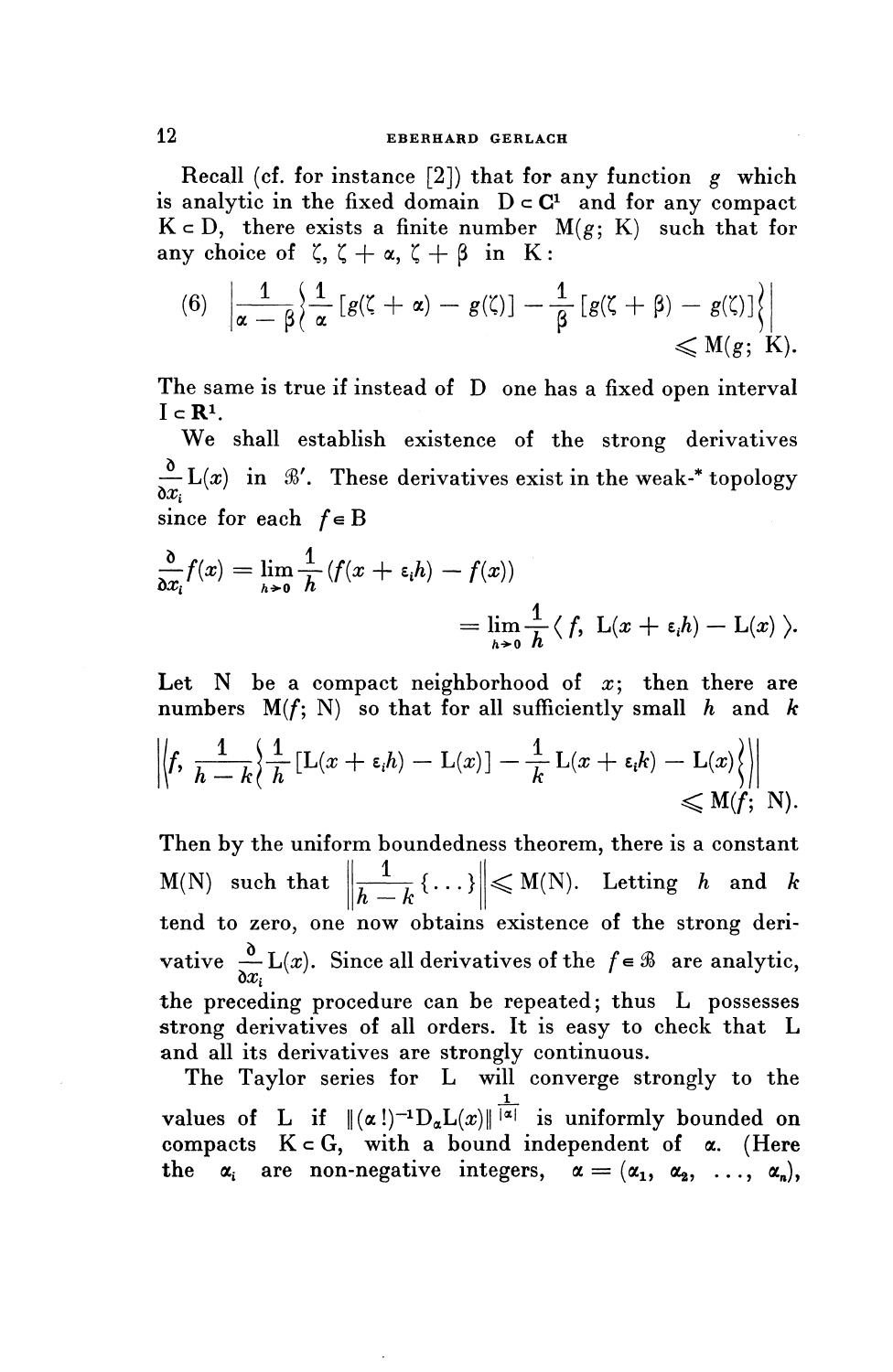$|\alpha| = \sum \alpha_i$ ,  $D_\alpha = \frac{\partial^{|\alpha|}}{\partial x_i^{\alpha_1}} \dots \frac{\partial x_n^{\alpha_n}}{\partial x_n^{\alpha_n}} \alpha! = \alpha_1! \dots \alpha_n!$ . Since all  $f \in \mathcal{B}$  are analytic,

$$
|(\alpha\,!)^{-1} \mathcal{D}_\alpha f(x)|^{\frac{1}{|\alpha|}}=|\langle\, f,\ (\alpha\,!)^{-1} \mathcal{D}_\alpha \mathcal{L}(x)\ \rangle|^{\frac{1}{|\alpha|}}
$$

(for fixed f) is uniformly bounded on compacts  $K \subset G$ , independent of  $\alpha$ . But for variable f, this expression is a sub-additive continuous functional on %. By the uniform boundedness theorem then

$$
\sup_{||f||\leqslant 1} |\langle f, \ (\alpha!)^{-1} \mathrm{D}_{\alpha} \mathrm{L}(x) \ \rangle|^{\frac{1}{|\alpha|}} = \left( \sup_{||f||=1} |\langle \ \ldots \ \rangle| \ \right)^{\frac{1}{|\alpha|}}
$$

$$
= \| (\alpha!)^{-1} \mathrm{D}_{\alpha} \mathrm{L}(x) \|^{\frac{1}{|\alpha|}}
$$

is uniformly bounded on compacts  $K \subset G$ , independent of a. Thus L has a strongly convergent power series expansion in some neighborhood of any point  $x \in G$ .

For each  $x \in G$ , let  $S(x)$  be the largest open ball in  $C<sup>n</sup>$ , centered at *x,* in which the Taylor series for L about *x* converges and set

$$
\tilde{\mathbf{G}} = \bigcup_{x \in \mathbf{G}} \mathbf{S}(x).
$$

Then the series expansions yield an analytic continuation L of L from G to  $\tilde{G}$ . Finally, for  $f \in \mathcal{B}$ , define

$$
\tilde{f}(z) = \langle f, \tilde{L}(z) \rangle
$$
 for  $z \in \tilde{G}$  and  $\|\tilde{f}\| = \|f\|$ ;

this gives us a p.f. Banach space  $\{\tilde{\mathcal{B}}, \tilde{\mathbf{G}}\}$  which is isometrically isomorphic to {%, G}. The proof of Proposition 4 is complete.

From now on,  $\{\mathcal{F}, G\}$  will denote a p.f. Hilbert space consisting of analytic functions on a domain  $G \subset \mathbb{R}^n$ . Our aim is to extend the results of Corollary 2. Ill and Theorem 3. Ill in [1] to such spaces.

The anti-space  $\bar{\mathcal{F}}$  of the Hilbert space  $\bar{\mathcal{F}}$  is identified with the dual  $\mathcal{I}'$ , and  $\mathcal{I}$  itself with its continuous anti-dual  $\mathcal{I}^*$  $( = \bar{\mathcal{F}}' = \bar{\mathcal{F}}')$  (1) by means of the canonical mappings J and  $\theta$ :  $\mathcal{F}' = J\mathcal{F}$  where J is the anti-isomorphism  $f \rightarrow Jf = (., f)$ 

( 1 ) For these notations, cf. L. Schwartz [3].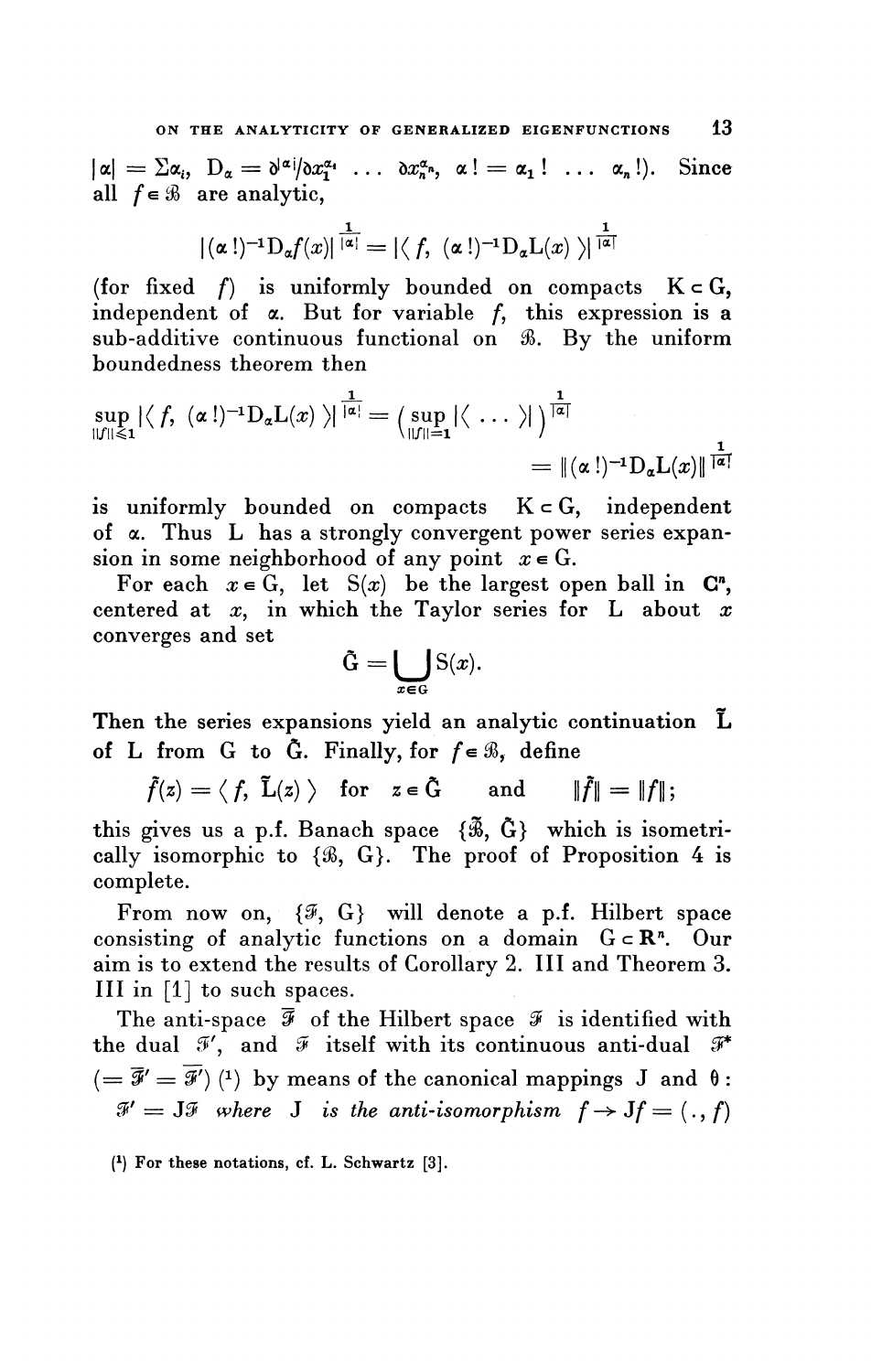**and**

 $\mathscr{F}^* = \mathscr{F}$  where  $\mathscr{F}$  is the isomorphism  $f \to \mathscr{F} = (f, \ldots).$ If K is the reproducing kernel of  $\mathcal F$  then for  $f \in \mathcal F$ 

$$
f(x) = (f, K(., x)) = \langle f, L(x) \rangle
$$
 for every  $x \in G$ 

where  $\langle , \rangle$  denotes the pairing of  $\mathcal{F}$  and  $\mathcal{F}'$ . Thus  $L(x) = \dot{J}K_x$  and

$$
K(x, y) = (K_y, K_x) = \langle K_y, JK_x \rangle = \langle J^{-1}L(y), L(x) \rangle.
$$

By Proposition 4, L and F extend analytically to a complex domain  $\tilde{G}$ ; we obtain the p.f. Hilbert space  $\{\tilde{\mathcal{F}}, \tilde{G}\}\$  with  $r.k.$   $\tilde{K}$ :

$$
\begin{array}{c}\tilde{f}(z)=\langle\ f,\ \tilde{L}(z)\ \rangle=(f,\ \mathrm{J}^{-1}\tilde{L}(z))\\ \\ \tilde{K}(z,\ \omega)=\langle\ \mathrm{J}^{-1}\tilde{L}(\omega),\ \tilde{L}(z)\ \rangle=(\widetilde{K}_{\omega},\ \tilde{K}_{z}).\end{array}
$$

**and**

Since the function L is strongly analytic from G into *9'* and  $\tilde{K}_z = J^{-1}\tilde{L}(z)$ , we note that  $\tilde{K}(\cdot, z)$  is strongly antianalytic for  $z \in \tilde{G}$  (i.e. the function  $\bar{z} \to \tilde{K}(. , z)$  is strongly analytic from  $\overline{\tilde{G}} = \{z | \overline{z} \in \tilde{G} \}$  into  $\mathscr{F}'$ ). Let U denote the extension isomorphism  $U: \mathcal{F} \rightarrow \tilde{\mathcal{F}}$  constructed by Proposition 4. If  ${g_k}$  is a complete orthonormal system in  $\mathcal{F}$ , then so is  $\{\tilde{g}_k = Ug_k\}$  in  $\tilde{F}$  and  $\tilde{K}(z, w) = \sum_{k=0}^{\infty} \tilde{g}_k(z)\overline{\tilde{g}_k(w)}$  for  $A \cdot B \cdot B$  . The set of the set of the set of the set of the set of the set of the set of the set of the set of the set of the set of the set of the set of the set of the set of the set of the set of the set of the set of  $z, w \in \tilde{G}$ , i.e.,  $\tilde{K}$  is also a « direct » continuation of K.

COROLLARY 2'. — *Let G be an arbitrary domain in* R" *and {9^* G} *any p.f. Hilbert space of functions {real-} analytic in* G. *Then {9,* G} *is Hilbert-Schmidt expansible.*

*Proof.* — By Corollary 2, there is an H.S. operator T in  $\tilde{\mathcal{F}}$  such that  $\tilde{K}_{\zeta} \in T\tilde{\mathcal{F}}$  for all  $\zeta \in \tilde{G}$ . Now  $S = U^{-1}TU$  is H.S. in  $\mathcal{F}$ , and  $K_{\xi} \in S\mathcal{F}$  for all  $\xi \in G$ .

Now let A be a selfadjoint operator in  $\mathcal F$  with resolution of identity E(.) and spectral measure  $\mu$ . Then  $(f, g) = (Uf, Ug)^{\sim}$ for all f,  $g \in \mathcal{F}$ . The operator  $\tilde{A} = \text{UAU}^{-1}$  is selfadjoint in  $\tilde{x}$  and unitarily equivalent to A; its resolution of identity is  $\tilde{E}(.)=UE(.)U^{-1}$ , and  $\mu$  is also a spectral measure for  $\tilde{A}$ .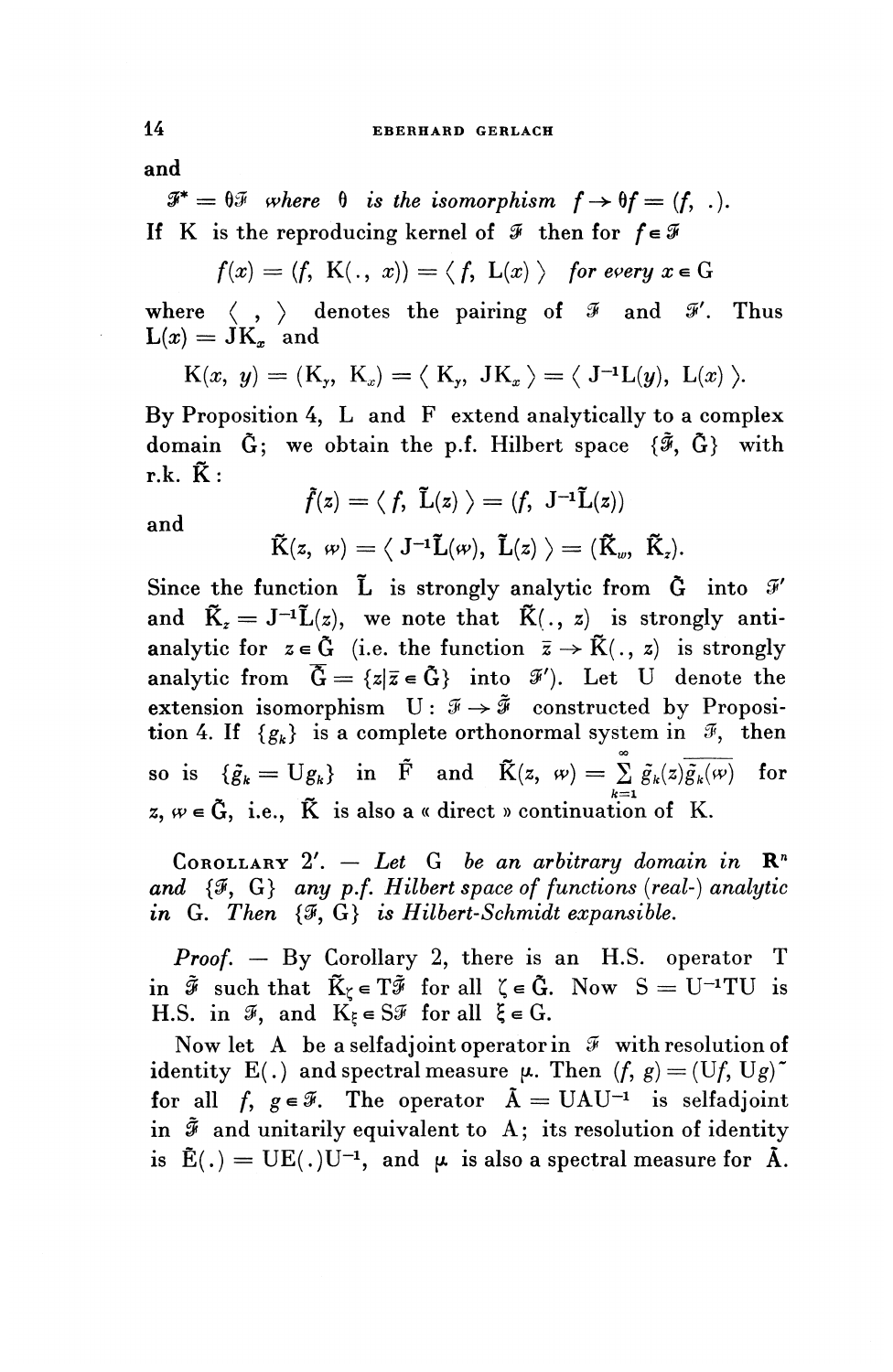Both  $\mathcal{F}$  and  $\tilde{\mathcal{F}}$  are H.S.-expansible. Let  $\tilde{\Lambda}_{\tilde{\alpha}}$  denote the

complement in 
$$
\mathbf{R}^1
$$
 of the set of all  $\lambda$  for which  
\n
$$
\frac{d(\tilde{E}(\lambda)\tilde{K}_w, E(\lambda)\tilde{K}_z)}{d\mu(\lambda)} = \tilde{K}(z, w; \lambda) \text{ exists and is finite for all}
$$
\n
$$
z, w \in \tilde{G}
$$

(similar definition for  $\Lambda_{\mathbf{G}}$ , without tildas). Then  $\tilde{\Lambda}_{\tilde{\mathbf{G}}} \supset \Lambda_{\mathbf{G}}$ and  $\mu(\tilde{\Lambda}_{\tilde{\sigma}}) = 0$ . Let  $\tilde{\mathcal{F}}_{\tilde{\sigma}}^{(\lambda)}$  ( $\tilde{\mathcal{F}}_{\tilde{\sigma}}^{(\lambda)}$ ) be the p.f. Hilbert space on  $\tilde{G}(G)$  defined by the r.k.  $\tilde{K}(\cdot, \cdot; \lambda)$   $(K(\cdot, \cdot; \lambda))$ . For  $\tilde{f} \in \tilde{\mathcal{F}},$ let  $\tilde{\Lambda}_{\tilde{L}(\tilde{G})}$  be the smallest set containing  $\tilde{\Lambda}_{\tilde{G}}$  such that for all  $\lambda \notin \Lambda_{\tilde{L}(\tilde{G})}$ :

$$
\begin{aligned}\n\oint_{\tilde{f},(\tilde{G})}^{K} \mathbf{E}(\lambda) \cdot \tilde{f}(\tilde{K}_{z}) &= \tilde{f}(z; \lambda) \quad \text{exists, is finite} \\
\frac{d(\tilde{E}(\lambda)\tilde{f}, \tilde{E}(\lambda)\tilde{K}_{z})}{d\mu(\lambda)} &= \tilde{f}(z; \lambda) \quad \text{exists, is finite} \\
\end{aligned}
$$

and

$$
\tilde{f}(\cdot, \lambda) \in \tilde{\mathcal{F}}_{\tilde{\mathbf{G}}}^{(\lambda)}, \frac{d \|\tilde{\mathbf{E}}(\lambda)\tilde{f}\|^2}{d\mu(\lambda)} \quad exists \ and \ equals \quad \|\tilde{f}(\cdot; \lambda)\|_{\tilde{\mathcal{F}}_{\tilde{\mathbf{G}}}^{(\lambda)}}
$$

(similar definition for  $\Lambda_{f, (G)}$ , without tildas). The corres-(similar definition for  $\Lambda_{f,(G)}$ , without tildas). The corres-<br>pondence  $\tilde{f} \rightarrow \tilde{f}(.; \lambda)$  defines  $\tilde{P}_{\tilde{G}}^{(\lambda)}$  with domain pondence  $I \to I(.)$ ;  $\lambda$  defines  $F_{\tilde{G}}$  with domain  $\tilde{\mathfrak{D}}_{\tilde{G}}^{(k)} = \{f|\lambda \in \tilde{\Lambda}_{\tilde{I},(\tilde{G})}\}$ . For  $\tilde{f} \in \tilde{\mathfrak{D}}_{\tilde{G}}^{(k)}$ ,  $f(.; \lambda)$  is just the restriction of  $\tilde{f}(\cdot; \lambda)$  to the domain G.

THEOREM 3'. — *Let* A *be an arbitrary selfadjoint operator in*  $\{F, G\}$  with spectral measure  $\mu$ . Then there is a set  $\Lambda$  on *the real line,*  $\mu(\bar{\Lambda}) = 0$ *, which is determined by Theorem 3 (and also Corollary* 2, *Theorem* 11. I, *and the above considerations*)<br> *such that the generalized eignefunctions*<br>  $\frac{dE(\lambda)f(x)}{du(\lambda)} = f(x; \lambda) \in \mathcal{F}_G^{\lambda}$  *for*  $\lambda \notin \Lambda$  *and*  $\tilde{f} \in \tilde{\mathcal{D}}_G^{\lambda}$ *such that the generalized eigne functions*

$$
\frac{dE(\lambda)f(x)}{d\mu(\lambda)} = f(x; \lambda) \in \mathcal{F}_G^{\lambda} \quad \text{for} \quad \lambda \in \Lambda \quad \text{and} \quad \tilde{f} \in \tilde{\mathcal{D}}_G^{\lambda}
$$

*are real-analytic in the whole domain* G.

*Proof. —* According to the preceding preparations, set  $Uf = \dot{f}$ . If  $\lambda \in \Lambda$  and  $\ddot{f} \in \tilde{\mathbb{D}}_G^{\mathbb{Q}}$  then  $\ddot{f}(\cdot; \lambda)$  is analytic in  $\tilde{G}$  by Theorem 3, and consequently its restriction  $f(.; \lambda)$  is (real-) analytic in G.